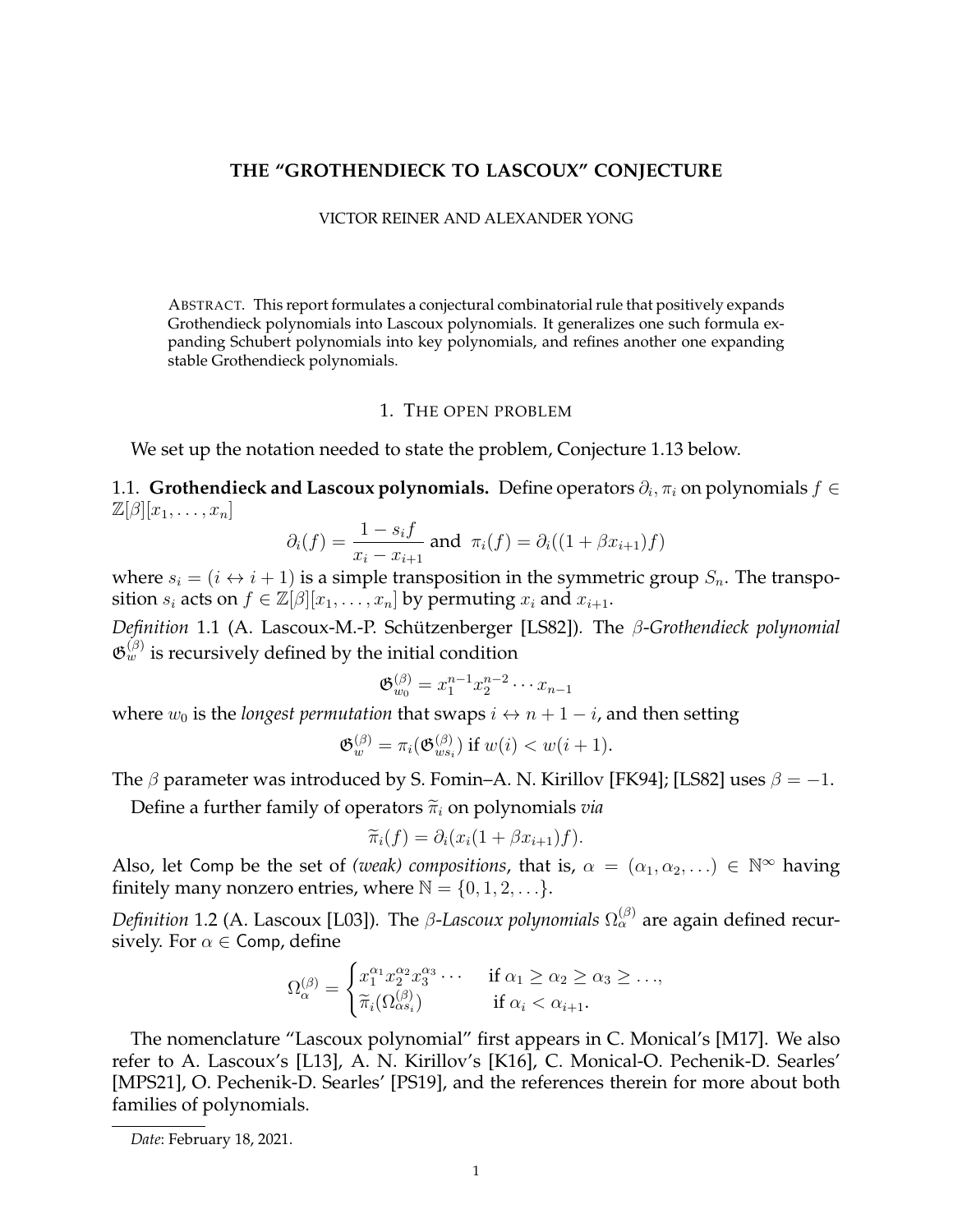## 1.2. **Increasing tableaux and** K**-jeu de taquin.** We need some notions from [TY09].

*Definition* 1.3. An *increasing tableaux* of shape  $\nu/\lambda$  is a filling of  $\nu/\lambda$  using  $\{1, 2, \ldots, |\nu/\lambda|\}$ such that the labels of T strictly increase along rows and columns.

Let INC( $\nu/\lambda$ ) denote the set of all increasing tableaux of shape  $\nu/\lambda$ .

*Definition* 1.4*.* A *short ribbon* R is a skew shape without a 2 × 2 subshape, where each row and column has at most two boxes, and each box is filled with one of two symbols, but adjacent boxes are filled differently. Two boxes lie in the same *component* of R if there is a path between them passing through boxes that are adjacent vertically or horizontally.

*Definition* 1.5. Define switch $(R)$  to be the same short ribbon as R but where, in each nonsingleton component, each box is filled with the other symbol.

For example:

$$
R = \n\begin{array}{c}\n\circ \\
\circ \\
\circ \\
\circ\n\end{array}\n\qquad\n\text{switch}(R) = \n\begin{array}{c}\n\circ \\
\bullet \\
\circ \\
\circ\n\end{array}
$$

In what follows, we assume  $\nu/\lambda$  is contained in an ambient rectangle  $\Lambda$ .

*Definition* 1.6. An *outer corner* of a skew shape  $\nu/\lambda$  is a maximally northwest box of  $\Lambda/\nu$ .

Given  $T \in \mathsf{INC}(\nu/\lambda)$ , consider a *set* of outer corners  $\{x_i\}$  filled with •. Let m be the maximum value label appearing in  $T.$  Define revKjd $\mathsf{t}_{\{x_i\}}(T)$  as follows: let  $R_m$  be the short ribbon consisting of • and m. Apply switch( $R_m$ ). Now let  $R_{m-1}$  be the short ribbon consisting of • and  $m-1$  and apply switch( $R_{m-1}$ ). Repeat until one applies switch( $R_1$ ), and then erase the • entries. For example, if  $\nu/\lambda = (3, 2, 1)/(2, 1)$  is contained in  $\Lambda =$  $(3, 3, 3, 3)$  and we might have



*Definition* 1.7*. A reverse* K*-rectification* of T is any sequence of revKjdt-slides giving a reverse straight tableau revKrect $(T)$ .

Continuing the previous example, one can perform the following revKjdt-slides:



to conclude revKrect $(T) = \boxed{1/2}$ . Unlike textbook jeu de taquin, revKrect might depend on the choice of revKjdt-slides used (see [TY09, Example 1.6], [BS16, Example 3.4]).

Given  $P ∈ \mathsf{INC}(\nu)$  we define the *left key*  $K_-(P)$  to be a tableau, using revKjdt, as follows. By definition, the first columns of P and  $K_-(P)$  agree. Assume that the first  $\ell$  columns of  $K_{-}(P)$  have been determined. Apply reverse rectification of the increasing tableau  $P^{(\ell+1)}$ comprised of the first  $\ell+1$  columns of  $P$ , inside the smallest rectangle  $\Lambda^{(\ell+1)}$  that  $P^{(\ell+1)}$  fits inside. *For specificity, we define* revKrect *by using the leftmost outer corner for each interme*diate  ${\tt revKjdt}\mbox{-}slide.$  Let  $C^{(\ell+1)}$  be the leftmost column in the reverse rectification of  $P^{(\ell+1)}.$ Then  $C^{(\ell+1)}$  (after upward-justification) is the  $(\ell+1)$ -st column of  $K_{-}(P)$ . Repeating this, the end result is  $K_-(P)$ .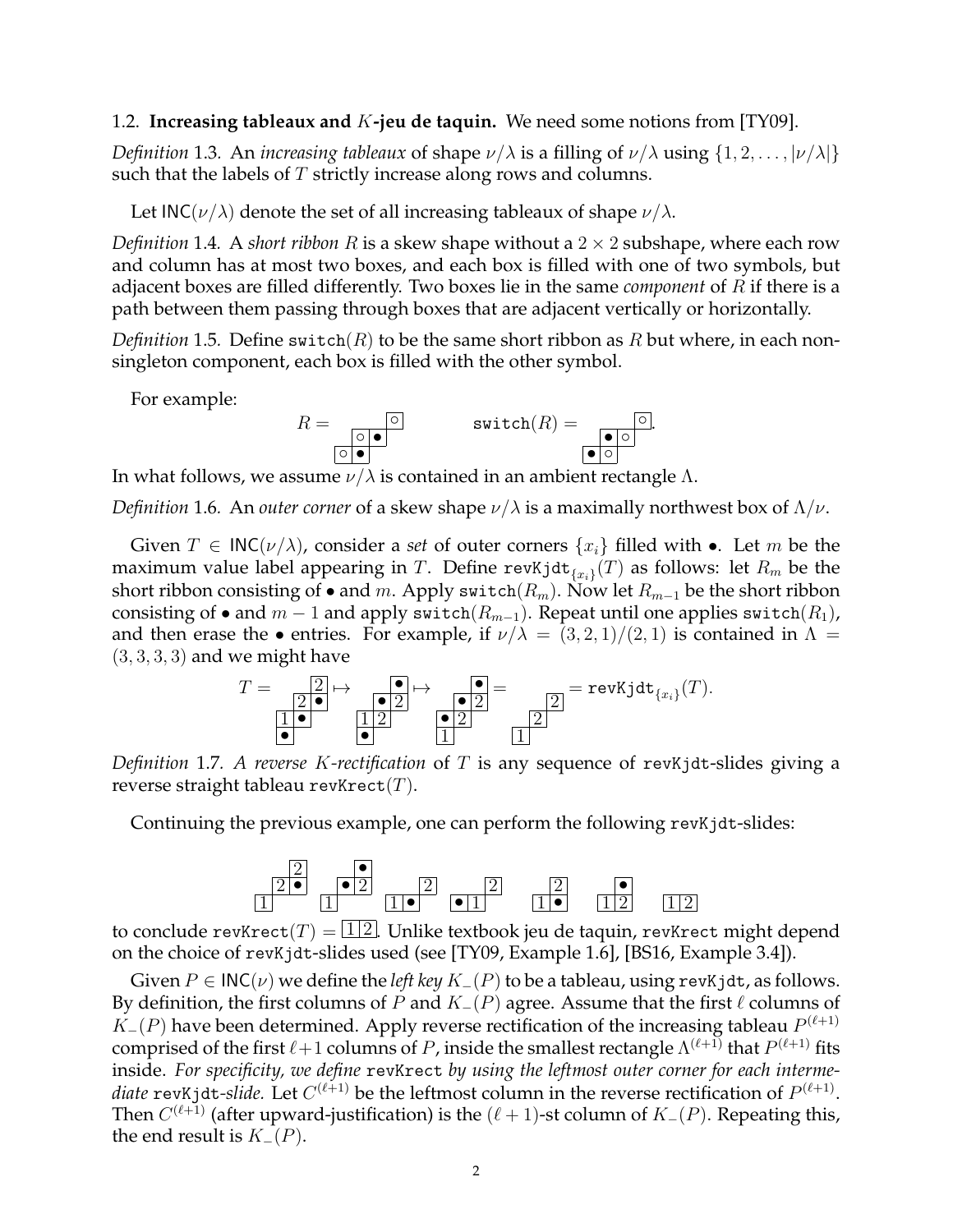*Example* 1.8*.* The reader can check that if

$$
P = \frac{1 \ 2 \ 3 \ 5 \ 7}{2 \ 4 \ 5 \ 6}
$$
 then  $K_{-}(P) = \frac{1 \ 1 \ 1 \ 1 \ 1 \ 1 \ 2}{2 \ 2 \ 2 \ 2}$ 

.

The first two columns are easily seen from the definition, as reverse rectification does nothing. To compute the third column one works out this revKrect:

|  |     |  | . |  | . |                       |  |  |  |                       |
|--|-----|--|---|--|---|-----------------------|--|--|--|-----------------------|
|  | . . |  |   |  |   | $\tilde{\phantom{a}}$ |  |  |  | $\tilde{\phantom{a}}$ |
|  |     |  |   |  |   |                       |  |  |  |                       |

The first column  $C^{(3)} = \boxed{\frac{1}{2}}$  $\overline{2}$ of the rightmost tableau is the third column of  $K_-(P)$ .  $□$ 

Notice in our example, K−(P) has the same (straight) shape as P. Also, K−(P) is a *key*: the set of labels in column *i* are contained in the set of labels in column  $i - 1$  for  $i \ge 2$ . These properties always hold, and are proven in Section 3.3. Let content( $K_-(P)$ ) be the usual content of a semistandard tableau; here content( $K_-(P)$ ) = (4, 5, 0, 2).

1.3. **Reduced and Hecke words.** Let  $\ell(w)$  be the *Coxeter length* of  $w \in S_n$ , that is,

$$
\ell(w) = \#\{1 \le i < j \le n : w(i) > w(j)\}.
$$

*Definition* 1.9. A sequence  $(i_1, i_2, \ldots, i_{\ell(w)})$  is a *reduced word* for  $w$  if  $s_{i_1} s_{i_2} \cdots s_{i_{\ell(w)}} = w$ .

Let Red $(w)$  denote the set of reduced words for  $w$ .

*Definition* 1.10*.* The *Hecke monoid*  $\mathcal{H}_n$  is generated by  $u_1, u_2, \ldots, u_{n-1}$ , subject to:

$$
u_i^2 \equiv u_i
$$
  

$$
u_i u_j \equiv u_j u_i \quad \text{if } |i - j| > 1
$$
  

$$
u_i u_{i+1} u_i \equiv u_{i+1} u_i u_{i+1}
$$

*Definition* 1.11. A sequence  $(i_1, i_2, \ldots, i_N) \in \mathbb{N}^N$  is a *Hecke word* for  $w \in S_n$  if

 $u_{i_1}u_{i_2}\cdots u_{i_N}\equiv u_{a_1}u_{a_2}\cdots u_{a_{\ell(w)}}, \text{ for some } (a_1,\ldots,a_{\ell(w)})\in \textsf{Red}(w).$ 

*Definition* 1.12*.* For any tableau P, we will read off a *word* denoted word(P), concatenating its rightmost column read top-to-bottom, then its next-to-rightmost column, etc. For example, the tableau P in Example 1.8 has word $(P) = (7, 5, 6, 3, 5, 2, 4, 6, 1, 2, 4)$ .

# 1.4. **The "Grothendieck to Lascoux" conjecture.** This is the open problem of this report: **Conjecture 1.13.**

$$
\mathfrak{G}_w^{(\beta)}=\sum_{P}\beta^{\#\mathrm{boxes}(P)-\ell(w)}\Omega_{\mathrm{content}(K_-(P))}^{(\beta)}
$$

*where* P *is any straight-shape increasing tableau such that* word(P) *is a Hecke word for* w*.*

*Example* 1.14*.* If  $w = 31524$  the increasing tableaux and the left keys are respectively

(1) 
$$
P = \frac{1}{2} \frac{1}{4}, \frac{1}{3} \frac{1}{4}, \frac{1}{3} \frac{1}{4}; K_{-}(P) = \frac{1}{3} \frac{1}{11}, \frac{1}{3} \frac{1}{3}, \frac{1}{3} \frac{1}{3}.
$$

For instance, if P is the rightmost increasing tableaux, then word $(P) = (4, 2, 4, 1, 3)$ . Now

$$
u_4u_2u_4u_1u_3 \equiv u_2u_4^2u_1u_3 \equiv u_2u_4u_1u_3,
$$

and  $s_2s_4s_1s_3 = 31524$ . Conjecture 1.13 predicts  $\mathfrak{G}^{(\beta)}_{31524} = \Omega^{(\beta)}_{301} + \Omega^{(\beta)}_{202} + \beta \,\Omega^{(\beta)}_{302}$ .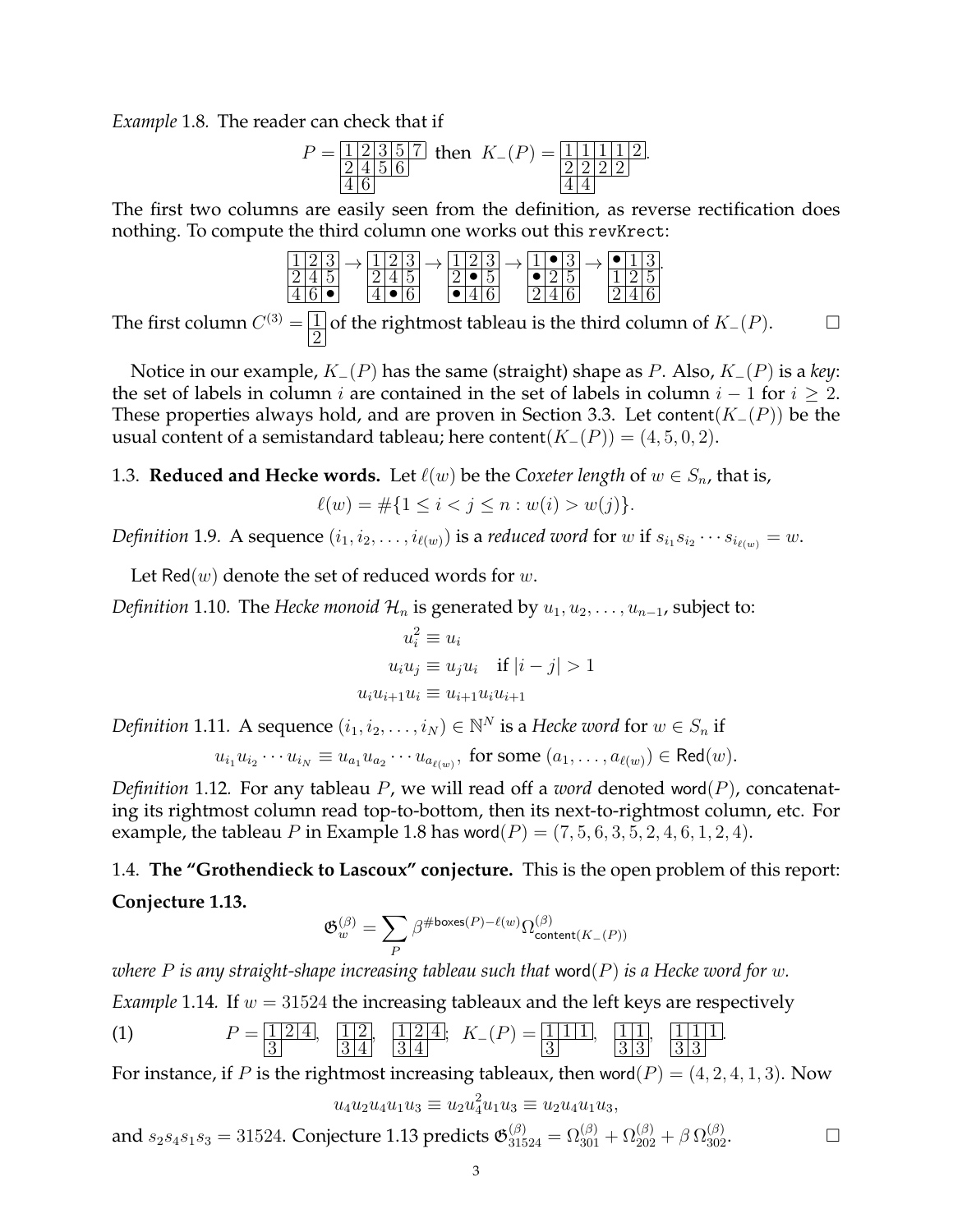Conjecture 1.13 generalizes one formula [RS95] and refines another [BKSTY08]. It has been exhaustively checked (with computer assistance) for  $n \leq 7$  (and spot-checked for  $n=8,9$ ). It says the  $\mathfrak{G}_w^{(\beta)}$  to  $\Omega_\alpha^{(\beta)}$  expansion is positive; this is also open.

The rest of this report surveys known and related results that motivate Conjecture 1.13. The proof that the shapes of P and  $K_-(P)$  agree, and that  $K_-(P)$  is a key, is in Section 3.3.

## 2. HISTORY OF THE PROBLEM

During the preparation of [BKSTY08], M. Shimozono privately conjectured to the second author that  $\mathfrak{G}_w^{(\beta)}$  expands positively in the  $\Omega_\alpha^{(\beta)}$ 's; he also suggested ideas towards a rule. Conjecture 1.13 was formulated in September 2011 during a visit of the first author to UIUC. There are two limiting cases of Conjecture 1.13, as explained now.

## 2.1. The  $\beta = 0$  specialization and stable-limit symmetry.

*Definition* 2.1. The *key polynomial* (or type  $A$  *Demazure character*) is  $\kappa_\alpha:=\Omega_\alpha^{(0)}.$ 

References about key polynomials include [LS90, RS95, L13]. A tableau formula for  $\kappa_{\alpha}$ is in [LS90] (see also [RS95]). From the definitions,

(2) 
$$
\Omega_{\alpha}^{(\beta)} = \kappa_{\alpha} + \sum_{k>0} \beta^{k} p_{k},
$$

where  $p_k$  is a homogeneous polynomial in  $x_1, x_2, \ldots$  of degree  $|\alpha|+k$ , where  $|\alpha|=\sum_{i\geq 1}\alpha_i.$ 

Definition 2.2. The *Schubert polynomial*<sup>1</sup> is  $\mathfrak{S}_w := \mathfrak{G}_w^{(0)}.$ 

A combinatorial rule for  $\mathfrak{G}_w^{(\beta)}$  as a sum of  $\mathfrak{S}_v$ 's is given by C. Lenart's [Le99].

All the aforementioned polynomial families (Lascoux, Key, Grothendieck, Schubert) are  $\mathbb{Z}[\beta]$ -linear bases of  $\mathbb{Z}[\beta][x_1, x_2, \ldots]$ . There are symmetric versions of these polynomials.

*Definition* 2.3*.* The β-*stable Grothendieck polynomial* is

$$
G_w^{(\beta)}(x_1,x_2,\ldots)=\lim_{n\to\infty}\mathfrak{G}_{1^n\times w}^{(\beta)}(X),
$$

where  $(1^n \times w)(i) = i$  if  $1 \le i \le n$  and  $(1^n \times w)(i) = w(i) + n$  if  $i > n$ .

Definition 2.4. The stable Schubert polynomial is  $F_w := G_w^{(0)}.$  This is also known as the Stanley *symmetric polynomial*.

*Definition* 2.5. A permutation w is *Grassmannian at position* k if  $w(i) < w(i + 1)$  for  $i \neq k$ . To such w, define a partition  $\lambda = \lambda(w)$  by  $\lambda_i = w(k - i + 1) - (k - i + 1)$  for  $1 \le i \le k$ .

*Definition* 2.6*.* A *set-valued semistandard Young tableaux* T of shape λ is a filling of the boxes of  $\lambda$  with nonempty sets such that if one chooses a singleton from each set, the result is a semistandard Young tableaux (row weakly increasing and column strict).

<sup>&</sup>lt;sup>1</sup>It represents the class of a Schubert variety  $X_w$  in the flag variety  $GL_n/B$  under Borel's isomorphism (see [Fu97]). The *Grothendieck polynomial*  $\mathfrak{G}_w:=\mathfrak{G}_w^{(-1)}$  similarly represents the Schubert structure sheaf  $\mathcal{O}_{X_w}$ in the Grothendieck ring  $K^0(GL_n/B)$  of algebraic vector bundles on  $GL_n/B$ . This explains the "combinatorial  $K$ -theory" nomenclature [B05].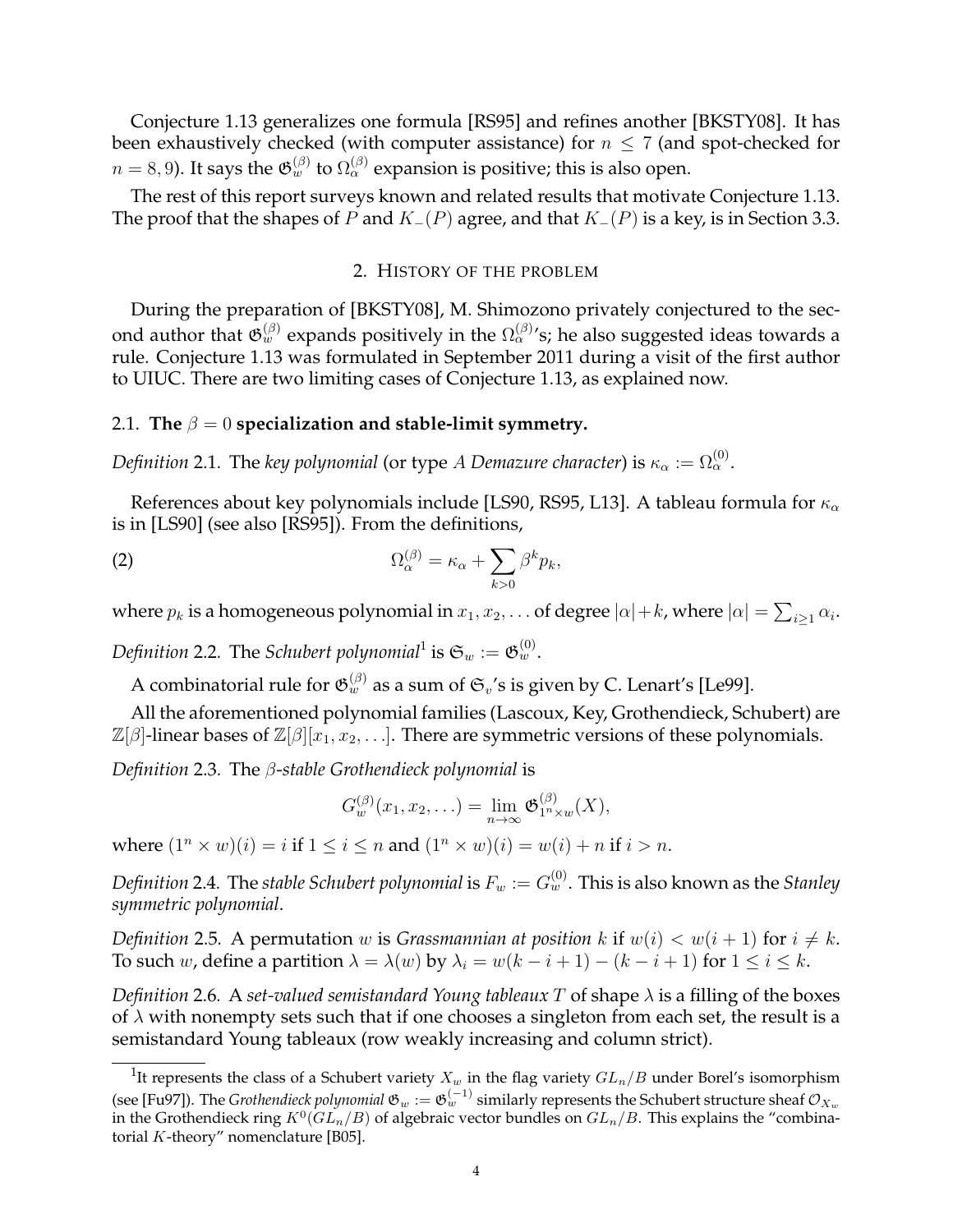**Theorem 2.7** ([B02])**.** *Let* w *be a Grassmannian permutation of shape* λ*. Then*

$$
G^{(\beta)}_{\lambda}:=G^{(\beta)}_w=\sum_{T}\beta^{\#\textsf{labels}(T)-|\lambda|}x^T,
$$

where the sum is over set-valued semistandard Young tableaux  $T$  of shape  $\lambda$ , and  $x^T:=\prod_{i\geq 1}x_i^{\#i\in T}$ i *. Definition* 2.8. The *Schur function* is  $s_\lambda := G_\lambda^{(0)}$  $\lambda^{\mathsf{(U)}}$ .

Summarizing, one has a commutative diagram

(3) 
$$
\begin{array}{ccc}\n\Omega_{\alpha}^{(\beta)} & \longrightarrow & \kappa_{\alpha} \\
\downarrow & & \downarrow \\
G_{\lambda(\alpha)}^{(\beta)} & \longrightarrow & s_{\lambda(\alpha)}\n\end{array}
$$

with horizontal arrows indicating β = 0 specialization, and vertical arrows called *stabilization*: for the right vertical arrow, let  $\lambda(\alpha)$  be the sorting of  $\alpha$ , then if  $N > n$ ,

$$
s_{\lambda(\alpha)}(x_1,\ldots,x_n)=\kappa_{(0^N,\alpha)}(x_1,\ldots,x_n,0,0,\ldots).
$$

## 2.2. **Monomial expansion formulas.**

**Theorem 2.9** ([FK94])**.**

$$
\mathfrak{G}_{w}^{(\beta)}(X) = \sum_{(\mathbf{a},\mathbf{i})} \beta^{N-\ell(w)} x^{\mathbf{i}}
$$

*where the sum is over all pairs of sequences* (a, i) *(called compatible sequences) such that*

(a)  $\mathbf{a} = (a_1, a_2, \cdots, a_N)$  *is a Hecke word for w;* (b) **i** =  $(i_1, i_2, \dots, i_N)$  *has*  $1 \le i_1 \le i_2 \le \dots \le i_N$ (c)  $i_j \leq a_j$ ; and (d)  $a_i \leq a_{i+1} \implies i_i < i_{i+1}$ .

**Theorem 2.10** ([FK94])**.**

$$
G_w^{(\beta)}=\sum_{({\mathbf{a}},{\mathbf{i}})} \beta^{N-\ell(w)} x^{\mathbf{i}}
$$

*where* (a, i) *satisfies (a), (b) and (d) above.*

Therefore, one has a commutative diagram, with the same arrows

(4)  
\n
$$
\mathfrak{G}_{w}^{(\beta)} \overset{\text{Thm }=2.9}{=} \sum_{(\mathbf{a},\mathbf{i})} \beta^{N-\ell(w)} x^{\mathbf{i}} \longrightarrow \mathfrak{S}_{w} = \sum_{(\mathbf{a},\mathbf{i})} x^{\mathbf{i}}
$$
\n
$$
G_{w}^{(\beta)} \overset{\text{Thm }=2.10}{=} \sum_{(\mathbf{a},\mathbf{i})} \beta^{N-\ell(w)} x^{\mathbf{i}} \longrightarrow F_{w} = \sum_{(\mathbf{a},\mathbf{i})} x^{\mathbf{i}}.
$$

In view of Definitions 2.2 and 2.4, the expressions in the right column sum over  $(a, i)$ with  $a \in \text{Red}(w)$ , versus sums over Hecke words a for w in their left column counterparts.

The diagram (4) specializes when  $w = w(\lambda)$  is Grassmannian, giving

(5) 
$$
G_{\lambda}^{(\beta)}(x_1,\ldots,x_n) \longrightarrow s_{\lambda}(x_1,\ldots,x_n) \downarrow \qquad \downarrow G_{\lambda}^{(\beta)} \longrightarrow s_{\lambda}.
$$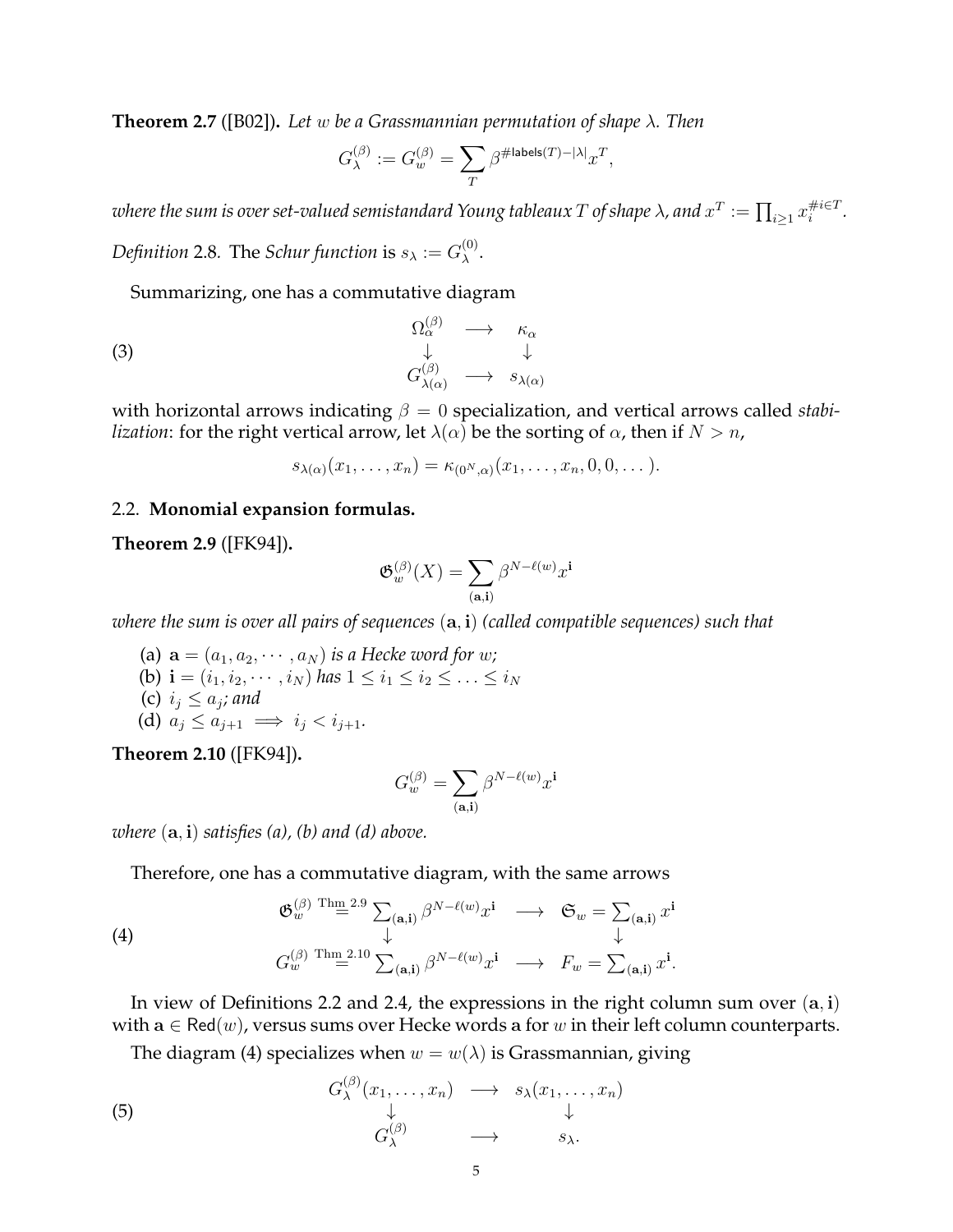2.3. **Prior expansion formulas.** Conjecture 1.13 generalizes a relationship between the Schubert and key polynomials.

**Theorem 2.11** ([LS89, RS95])**.**

$$
\mathfrak{S}_w = \sum_{P} \kappa_{\mathsf{content}(K_-(P))}
$$

*where the sum is over all increasing tableaux* P *such that* word $(P) \in \text{Red}(w)$ *.* 

To be precise, in the formulation given in [LS89, Theorem 4], the description of the "left nil key"  $K_-(P)$  differs from our definition. We are asserting (proof omitted) that in the case of the P in Theorem 2.11, the two definitions agree. This is because rev K jdt can be used to compute the insertion tableau of *Hecke insertion* [BKSTY08] which specializes to *Edelman-Greene insertion* [EG87]; see [TY11].

Theorem 2.11 is the non-symmetric version of the following result:

**Theorem 2.12** ([FG94]). *Let*  $a_{w,\lambda} = \#\{P \in {\sf INC}(\lambda) : \text{word}(P) \in \text{Red}(w)\}\$ . *Then* 

$$
F_w = \sum_{\lambda} a_{w,\lambda} s_{\lambda}.
$$

The next result generalizes Theorem 2.12. Conjecture 1.13 is its non-symmetric version:

**Theorem 2.13** ([BKSTY08]). Let  $b_{w,\lambda} = \#\{P \in \mathsf{INC}(\lambda) : \text{word}(P) \text{ is a Hecke word for } w\}$ . Then

$$
G_w^{(\beta)} = \sum_{\lambda} \beta^{|\lambda| - \ell(w)} b_{w,\lambda} G_{\lambda}^{(\beta)}.
$$

*Example* 2.14.  $G_{31524}^{(\beta)} = G_{31}^{(\beta)} + G_{22}^{(\beta)} + \beta G_{32}^{(\beta)}$ . This is witnessed by the P tableaux of (1). Notice that Conjecture 1.13 subdivides the witnessing tableaux  $P$  for  $b_{w,\lambda}$  according to content(K−(P)). It is in this sense that Conjecture 1.13 is a refinement of Theorem 2.13.  $\Box$ 

In conclusion, Conjecture 1.13 captures some known facts, as expressed in this diagram

$$
\begin{array}{ccc}\n\mathfrak{G}_{w}^{(\beta)} & \stackrel{\text{Conj 1.13}}{=} \sum_{P} \beta^{|\text{shape}(P)| - \ell(w)} \Omega_{\text{content}(K_{-}(P))}^{(\beta)} & \longrightarrow & \mathfrak{S}_{w} \stackrel{\text{Thm 2.11}}{=} \sum_{P} \kappa_{\text{content}(K_{-}(P))} \\
\downarrow & & \downarrow & \\
G_{w}^{(\beta)} & \stackrel{\text{Thm 2.13}}{=} \sum_{P} \beta^{|\text{shape}(P)| - \ell(w)} G_{\text{shape}(P)}^{(\beta)} & \longrightarrow & F_{w} \stackrel{\text{Thm 2.12}}{=} \sum_{P} s_{\text{shape}(P)}.\n\end{array}
$$

Here shape( $P$ ) is the partition of P. The horizontal, vertical maps are as before.

## 3. FURTHER DISCUSSION

3.1. **Formulas for Lascoux polynomials.** Combinatorial rules for the Lascoux polynomials are in V. Buciumas–T. Scrimshaw–K. Weber [BSW20]. Another rule, generalizing the Kohnert moves of  $[K90]$ , was conjectured in  $[RY15]<sup>2</sup>$  Also, see the skyline conjectural rule of C. Monical [M17]. Finally, [RS95, Theorem 5] gives an alternative formula for  $\kappa_{\alpha}$  in terms of compatible sequences; we do not know a generalization of this formula to  $\Omega^{(\beta)}_\alpha.$ 

<sup>&</sup>lt;sup>2</sup>The conjecture is accidentally misstated there. See the corrected version https://faculty.math. illinois.edu/~ayong/polynomials.Seminaire.revision.2017.pdf which is consistent with the 2011 report by C. Ross https://faculty.math.illinois.edu/~ayong/student\_projects/Ross.pdf.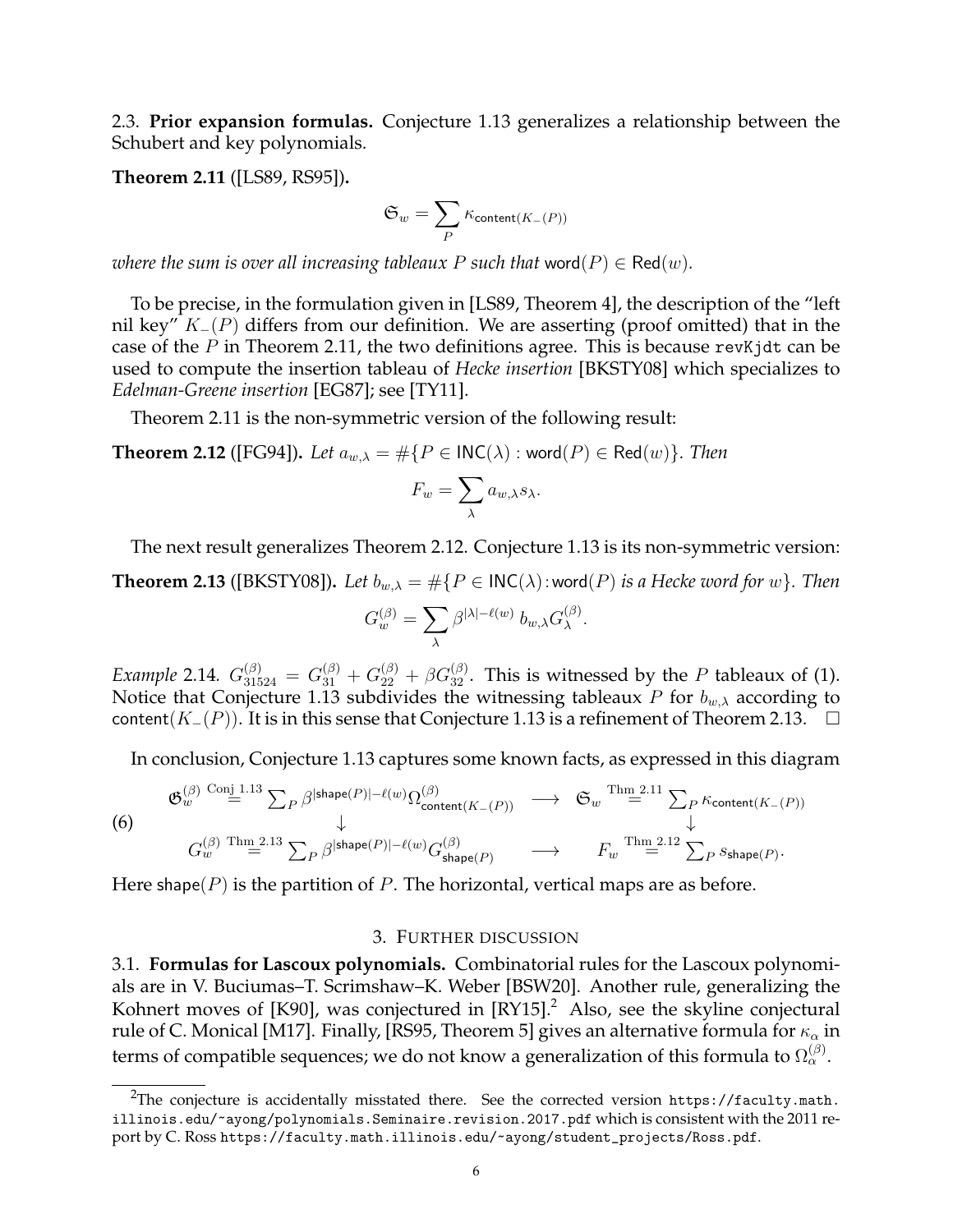3.2. **Warning about stable-limits.** The results of Section 2 suggest combinatorial properties for stable-limit polynomials will hold for their non-symmetric versions. This is not always true. S. Fomin-C. Greene proved the following result (*cf.* C. Lenart's [Le00]):

**Theorem 3.1** ([FG94])**.**

 $(8)$ 

(7) 
$$
G_w^{(\beta)} = \sum_{\lambda} \beta^{|\lambda| - \ell(w)} d_{w,\lambda} s_{\lambda}
$$

*where* dw,λ *counts tableaux* P *of shape* λ *that are row strict and column weakly increasing, such that* word $(P)$  *is a Hecke word for w.* 

Thus, using the Grassmannian permutation  $w = s_4 s_1 s_2 s_3 = 23514$ ,

$$
G_{2,1,1}^{(\beta)} = s_{2,1,1} + \beta(3s_{2,1,1,1} + s_{2,2,1}) + \cdots
$$

If one expands  $\Omega^{(\beta)}_\alpha$  in the keys (the non-symmetric analogue (7); see (3)), positivity fails:

$$
\Omega_{1,0,2,1}^{(p)} = \kappa_{1,0,2,1} + \beta (2\kappa_{1,1,2,1} + \kappa_{2,0,2,1} + \kappa_{1,2,2} - \kappa_{2,1,2}) + \cdots
$$

3.3. **Proof that**  $K_-(P)$  is a key of the same shape as P. We first show shape( $K_-(P)$ ) = shape(P). In the notation of  $K_-(P)$ 's description, it suffices to argue that the length b of  $C^{(\ell+1)}$  equals the length t of the  $\ell + 1$  (*i.e.*, rightmost) column of  $P^{(\ell+1)}$ .

To see this, consider the general situation of an increasing tableau  $T$  contained in an  $r \times s$  dimension rectangle  $\Lambda$ , and a second increasing tableau in  $\Lambda$  that is complementary to T. Recall the notion of Kinfusion defined in [TY09, Section 3]. In fact,

(8) Kinfusion $(T, U) = (A, B)$  where  $A =$  Krect $(U)$  and  $B =$  revKrect $(A)$ .

The rectification  $A$  uses the inner corners defined by  $T$ . Similarly the reverse rectification  $B$  uses the outer corners defined by  $U$ .

Given  $V \in \text{INC}(\nu/\lambda)$  define LDS(V) to be the length of the longest decreasing subsequence of the left to right, bottom to top, row reading word of  $V$ . This is true:

**Theorem 3.2** ([TY09, Theorem 6.1], *cf.* [BS16, Corollary 6.8])**.** LDS *is invariant under* K*theoretic (reverse) jeu de taquin slides.*

Now, suppose t and u are the lengths of the s-th (possibly empty) column of T and U, respectively. Similarly, let  $a$  and  $b$  be the length of the first (leftmost) columns of  $A$  and  $B$ , respectively. Thus  $t + u = a + b = r$ . By Theorem 3.2,  $u = LDS(U) = LDS(A) = a$ . Thus  $b = t$ . The result follows from (8) and setting  $T = P^{(\ell+1)}$  and U being any complementary increasing tableau to  $T$  inside the smallest rectangle  $\Lambda^{(\ell+1)}$  that  $P^{(\ell+1)}$  sits inside.

To see that  $K_-(P)$  is a key we use an argument of G. Orelowitz: Since we choose the leftmost outer corner at each slide of revKrect, when computing  $C^{(\ell+1)}$  we begin by computing revKrect $(P^{(\ell)})$  as a partial revKrect of  $P^{(\ell+1)}.$  At this point,  $C^{(\ell)}$  is the leftmost column of this partial revKrect. Thus, when completing the revKrect $(P^{(\ell+1)})$ , by the definition of revKjdt, the entries of  $C^{(\ell+1)}$  are contained in those of  $C^{(\ell)}$ , as desired.  $\Box$ 

The above shape argument does not depend on the specific choice of revKrect used at each stage of the definition of  $K_-(P)$ . We suspect this choice does not affect  $K_-(P)$  being a key, however, the choice we use (suggested by G. Orelowitz) makes the proof easy.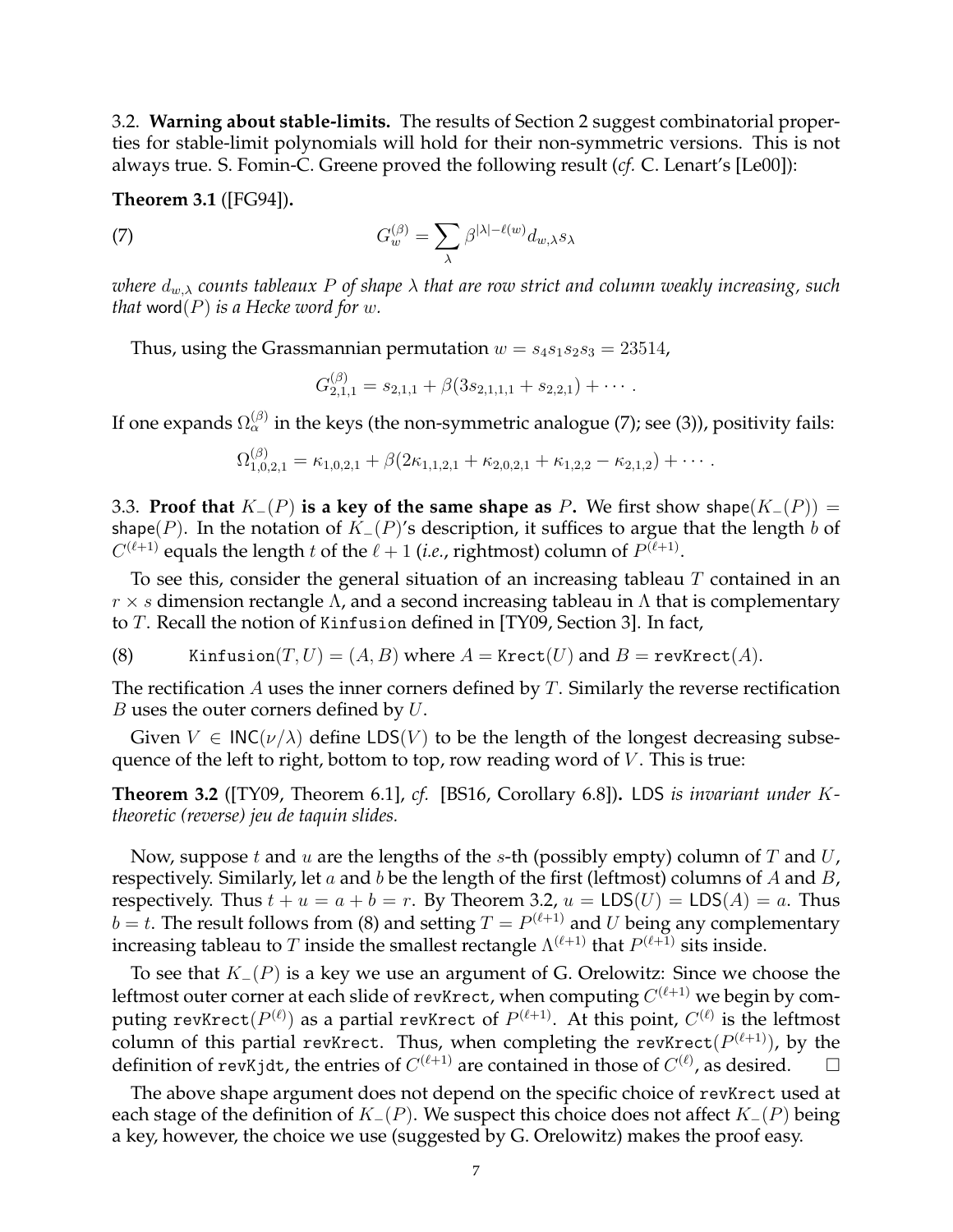#### ACKNOWLEDGEMENTS

AY thanks Mark Shimozono for initiating his interest in the expansion problem of this report. We are grateful to Shiliang Gao, Cara Monical, and Gidon Orelowitz who each gave very helpful analysis. We thank Oliver Pechenik, Colleen Robichaux, Colleen Ross, Travis Scrimshaw, and Dominic Searles for discussions. AY is supported by a Simons Collaboration Grant, NSF RTG grant DMS-1937241, and the UIUC Center for Advanced Study. VR is supported by NSF grant DMS-1601961. John Stembridge's Maple package Coxeter was used in our experiments. We used computing at Brown's Center for Computation and Visualization during AY's virtual residence at ICERM in Spring 2021.

#### **REFERENCES**

| [B02] | A. S. Buch, A Littlewood-Richardson rule for the K-theory of Grassmannians. Acta Math. 189 (2002), |  |
|-------|----------------------------------------------------------------------------------------------------|--|
|       | no. 1, 37–78.                                                                                      |  |
| IDAL1 | $C$ surbinstanial I/ theomy Tanics in colonization attribution of clashmate contation $.07, 102$   |  |

- [B05] , *Combinatorial* K*-theory.* Topics in cohomological studies of algebraic varieties, 87–103, Trends Math., Birkhäuser, Basel, 2005.
- [BKSTY08] A. Buch, A. Kresch, M. Shimozono, H. Tamvakis and A. Yong, *Stable Grothendieck polynomials and* K*-theoretic factor sequences*, Math. Ann. **340**(2008), no. 2, 359–382.
- [BS16] A. S. Buch and M. J. Samuel, K*-theory of minuscule varieties.* J. Reine Angew. Math. 719 (2016), 133–171.
- [BSW20] V. Buciumas, T. Scrimshaw, and K. Weber, *Colored five-vertex models and Lascoux polynomials and atoms*, J. Lond. Math. Soc. (2) 102 (2020), no. 3, 1047–1066.
- [EG87] P. Edelman and C. Greene, *Balanced tableaux.* Adv. in Math. 63 (1987), no. 1, 42–99.
- [FG94] S. Fomin and C. Greene, *Noncommutative Schur functions and their applications*, Discrete Math. **193** (1998), no. 1-3, 179–200, Selected papers in honor of Adriano Garsia (Taormina, 1994).
- [FK94] S. Fomin and A. N. Kirillov, *Grothendieck polynomials and the Yang-Baxter equation*, Proc. 6th Intern. Conf. on Formal Power Series and Algebraic Combinatorics, DIMACS, 1994, 183–190.
- [Fu97] W. Fulton, *Young tableaux. With applications to representation theory and geometry.* London Mathematical Society Student Texts, 35. Cambridge University Press, Cambridge, 1997.
- [K16] A. N. Kirillov, *Notes on Schubert, Grothendieck and key polynomials*, SIGMA Symmetry Integrability Geom. Methods Appl. 12 (2016), Paper No. 034, 56 pp.
- [K90] A. Kohnert, *Weintrauben, Polynome, Tableaux*, Doctoral dissertation, Bayreuth, 1990.
- [L03] A. Lascoux, *Schubert* & *Grothendieck: un bilan bid´ecennal*, Sem. Lothar. Combin. ´ **50** (2003/04), Art. B50i.
- [L13] , *Polynomials*, 2013.
- [LS82] A. Lascoux and M.-P. Schützenberger, Structure de Hopf de l'anneau de cohomologie et de l'anneau de Grothendieck d'une variété de drapeaux, C. R. Acad. Sci. Paris Sér. I Math. 295 (1982), no. 11m 629–633.
- [LS89] , *Noncommutative Schubert polynomials.* (Russian) Translated from the English by A. V. Zelevinskiĭ. ; translated from Funktsional. Anal. i Prilozhen. 23 (1989), no. 3, 63–64 Funct. Anal. Appl. 23 (1989), no. 3, 223–225 (1990)
- [LS90] , *Keys and standard bases*, in "Tableaux and Invariant Theory", IMA Volumes in Math and its Applications, (D. Stanton, Ed.), Vol. 19, 125–144.
- [Le99] C. Lenart, *Noncommutative Schubert calculus and Grothendieck polynomials.* Adv. Math. **143** (1999), 159–183.
- [Le00] , *Combinatorial aspects of the* K*-theory of Grassmannians*, Ann. Comb. 4 (2000), no. 1, 67–82. [M17] C. Monical, *Set-valued skyline fillings.* Sem. Lothar. Combin. 78B (2017), Art. 35, 12 pp. ´
- [MPS21] C. Monical, O. Pechenik, and D. Searles, *Polynomials from combinatorial* K*-theory*, Can. J. Math. **73** (2021) 29–62.
- [PS19] O. Pechenik and D. Searles, *Asymmetric function theory*, preprint, 2019. arXiv:1904.01358
- [RS95] V. Reiner and M. Shimozono, *Key polynomials and a flagged Littlewood-Richardson rule*, J. Combinatorial Theory Ser. A, **70** (1995), 107–143.